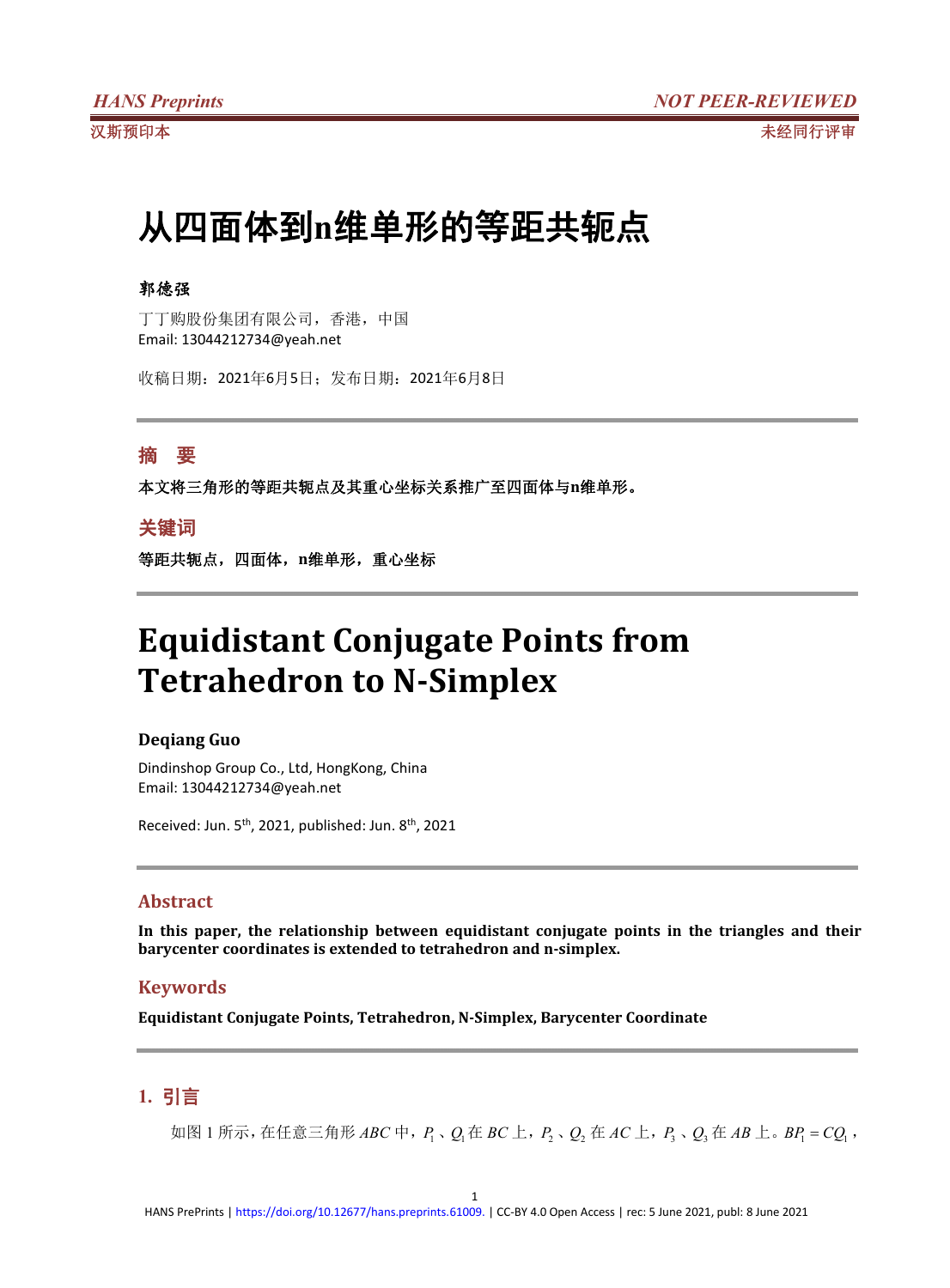*AP*<sup>2</sup> *CQ*<sup>2</sup> , *AP*<sup>3</sup> *BQ*<sup>3</sup> 。若 *AP*1、 *BP*<sup>2</sup> 、 *CP*<sup>3</sup> 在三角形 *ABC* 内相交于点 *P*,则 *AQ*<sup>1</sup> 、 *BQ*<sup>2</sup> 、 *CQ*<sup>3</sup> 在三角 形 *ABC* 内也必相交于一点。

设 *AQ*<sup>1</sup> 、 *BQ*<sup>2</sup> 、 *CQ*<sup>3</sup> 的交点为 *Q*,将点 *P* 与点 *Q* 称作三角形 *ABC* 内的一对等距共轭点。



**Figure 1.** Isometry conjugate points in the triangle 图 **1.** 三角形的等距共轭点

令 *O* 为坐标原点,若 *OP* =  $\frac{a \cdot OA + b \cdot OB + c \cdot OC}{a}$  , a,b,c > 0 , 则  $a+b+c$  $=\frac{a\cdot\bm{O}A+b\cdot\bm{OB}+c\cdot\bm{OC}}{a,b,c>0}$ ,  $a,b,c>0$ ,  $\mathbb{R}$  $OP = \frac{a \cdot OA + b \cdot OB + c \cdot OC}{a + b + c}$ ,  $a, b, c > 0$ ,  $\Box$  $1 \alpha_1$ ,  $1 \alpha_2$ ,  $1 \alpha_3$  $1 \t1 \t1$ *a b c a b c*  $\cdot OA + \frac{1}{2} \cdot OB + \frac{1}{2} \cdot OC$  $=\frac{a b c}{1}$  $+\frac{1}{2}+\frac{1}{2}$  $OA + \frac{1}{2} \cdot OB + \frac{1}{2} \cdot OC$  $OQ = \frac{a}{1} \frac{b}{1} \frac{c}{1}$ 

if 
$$
\mathbf{E} \mathbf{B} \mathbf{B} \mathbf{B} \mathbf{C} \mathbf{B} \mathbf{C} \mathbf{C} \mathbf{C}
$$

\nif 
$$
\mathbf{E} \mathbf{B} \mathbf{C} \mathbf{B} \mathbf{C} \mathbf{C} \mathbf{C}
$$

\nif 
$$
\mathbf{E} \mathbf{B} \mathbf{C} \mathbf{C} \mathbf{C} \mathbf{C} \mathbf{C} \mathbf{C} \mathbf{C} \mathbf{C} \mathbf{C} \mathbf{C} \mathbf{C} \mathbf{C} \mathbf{C} \mathbf{C} \mathbf{C} \mathbf{C} \mathbf{C} \mathbf{C} \mathbf{C} \mathbf{C} \mathbf{C} \mathbf{C} \mathbf{C} \mathbf{C} \mathbf{C} \mathbf{C} \mathbf{C} \mathbf{C} \mathbf{C} \mathbf{C} \mathbf{C} \mathbf{C} \mathbf{C} \mathbf{C} \mathbf{C} \mathbf{C} \mathbf{C} \mathbf{C} \mathbf{C} \mathbf{C} \mathbf{C} \mathbf{C} \mathbf{C} \mathbf{C} \mathbf{C} \mathbf{C} \mathbf{C} \mathbf{C} \mathbf{C} \mathbf{C} \mathbf{C} \mathbf{C} \mathbf{C} \mathbf{C} \mathbf{C} \mathbf{C} \mathbf{C} \mathbf{C} \mathbf{C} \mathbf{C} \mathbf{C} \mathbf{C} \mathbf{C} \mathbf{C} \mathbf{C} \mathbf{C} \mathbf{C} \mathbf{C} \mathbf{C} \mathbf{C} \mathbf{C} \mathbf{C} \mathbf{C} \mathbf{C} \mathbf{C} \mathbf{C} \mathbf{C} \mathbf{C} \mathbf{C} \mathbf{C} \mathbf{C} \mathbf{C} \mathbf{C} \mathbf{C} \mathbf{C} \mathbf{C} \mathbf{C} \mathbf{C} \mathbf{C} \mathbf{C} \mathbf{C} \mathbf{C} \mathbf{C} \mathbf{C} \mathbf{C} \mathbf{C} \mathbf{C} \mathbf{C} \mathbf{C} \mathbf{C} \mathbf{C} \mathbf{C} \mathbf{C} \mathbf{C
$$

由于  $A$ 、 *P、 P*<sub>1</sub> 三点共线, 且

$$
AP = OP - OA = \frac{-(b+c) \cdot OA + b \cdot OB + c \cdot OC}{a+b+c},
$$

比较 *PP*<sup>1</sup> 与 *AP* 关于 *OA* 、*OB* 、*OC* 的系数可得

$$
\frac{a}{b+c} = \frac{(a+b+c)x-b}{b} = \frac{(a+b+c)(1-x)-c}{c},
$$

即 医阿尔伯氏试验检尿道 医心脏性 医心脏性 医心脏性 医心脏性 医心脏性 医心脏性

$$
x = \frac{b}{b+c}, \quad \boldsymbol{OP}_1 = \frac{b \cdot \boldsymbol{OB} + c \cdot \boldsymbol{OC}}{b+c}.
$$

同理 しょうしょう しゅうしょう しんしゅう しんしゅう

$$
OP_2 = \frac{a \cdot OA + c \cdot OC}{a + c} , OP_3 = \frac{a \cdot OA + b \cdot OB}{a + b}.
$$

因为 $P_1 = Q_1 \times F$  *BC* 的中点对称, 即

$$
OQ_1 = \frac{c \cdot OB + b \cdot OC}{b + c} = \frac{\frac{1}{b} \cdot OB + \frac{1}{c} \cdot OC}{\frac{1}{b} + \frac{1}{c}};
$$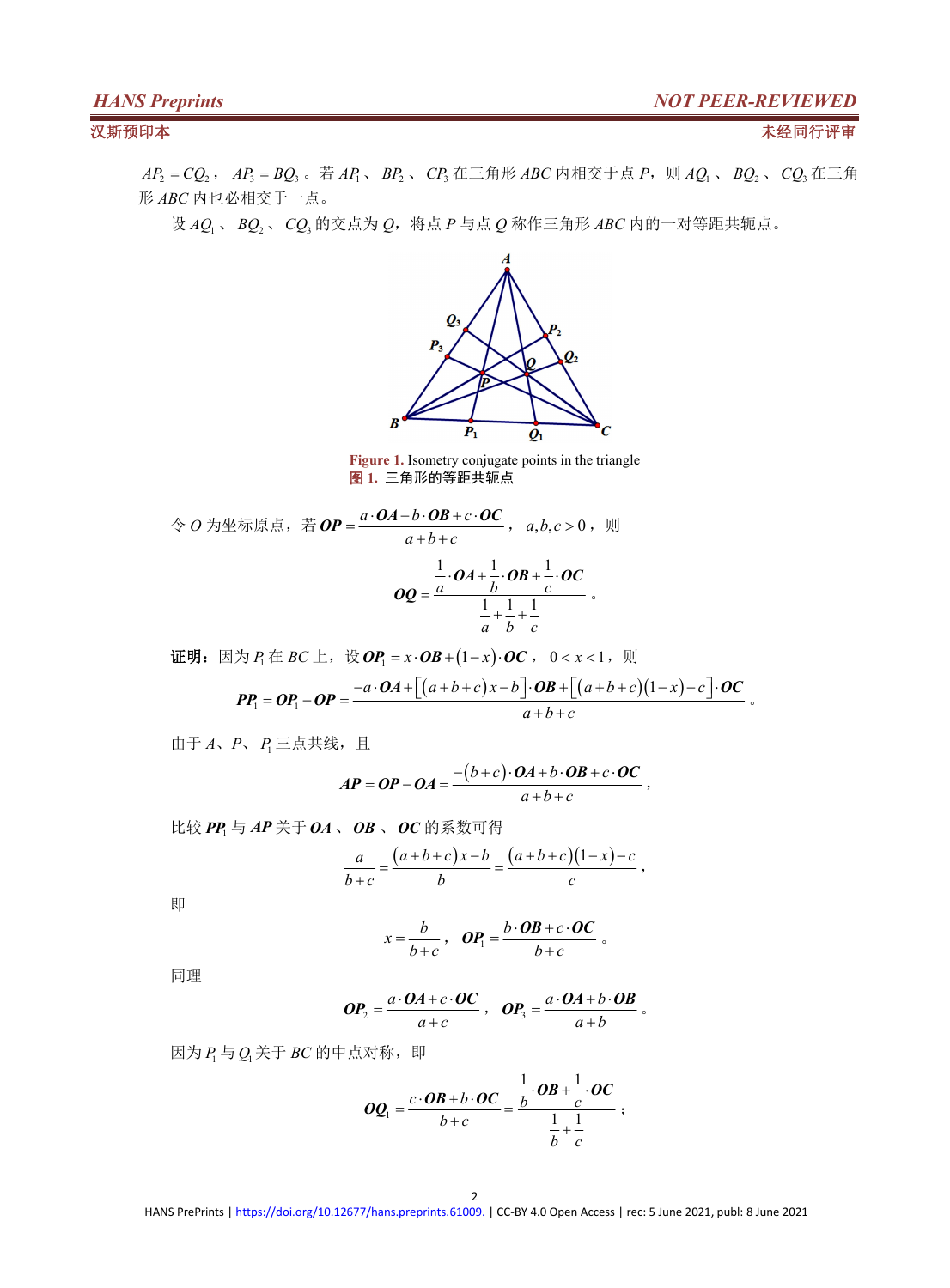同理 しょうしょう しゅうしょう しゅうしょく

$$
OQ_2 = \frac{\frac{1}{a} \cdot OA + \frac{1}{c} \cdot OC}{\frac{1}{a} + \frac{1}{c}}, \quad OQ_3 = \frac{\frac{1}{a} \cdot OA + \frac{1}{b} \cdot OB}{\frac{1}{a} + \frac{1}{b}}.
$$

タイム しょうしょう かんしょう しんしょう かいしん かいしん かいしょう

$$
OQ = \frac{\frac{1}{a} \cdot OA + \frac{1}{b} \cdot OB + \frac{1}{c} \cdot OC}{\frac{1}{a} + \frac{1}{b} + \frac{1}{c}}.
$$

设 *AQ*、*BQ*、*CQ* 三线段的延长线分别与 *BC*、*AC*、*AB* 交于*Q*<sup>1</sup> 、 *Q*<sup>2</sup> 、 *Q*<sup>3</sup> 。仿照前面求 *OP*<sup>1</sup> 、*OP*<sup>2</sup> 、 *OP*<sup>3</sup> 的方法可求得

$$
OQ_1'=\frac{\frac{1}{b}\cdot OB+\frac{1}{c}\cdot OC}{\frac{1}{b}+\frac{1}{c}}, OQ_2'=\frac{\frac{1}{a}\cdot OA+\frac{1}{c}\cdot OC}{\frac{1}{a}+\frac{1}{c}}, OQ_3'=\frac{\frac{1}{a}\cdot OA+\frac{1}{b}\cdot OB}{\frac{1}{a}+\frac{1}{b}}.
$$

故 *Q*<sup>1</sup> 、*Q*<sup>2</sup> 、*Q*<sup>3</sup> 分别与*Q*1、*Q*<sup>2</sup> 、*Q*<sup>3</sup> 重合,*Q* 即为 *AQ*<sup>1</sup> 、 *BQ*<sup>2</sup> 、*CQ*<sup>3</sup> 在三角形 *ABC* 内的交点。命题 得证。

## **2.** 四面体的等距共轭点

如图 2 所示,在任意四面体 *ABCD* 中,*P*<sup>1</sup> 与*Q*1为三角形 *BCD* 内的一对等距共轭点,*P*<sup>2</sup> 与*Q*<sup>2</sup> 为三角  $E$  *ACD* 内的一对等距共轭点,  $P_3 = Q_3$  为三角形 *ABD* 内的一对等距共轭点,  $P_4 = Q_4$  为三角形 *ABC* 内的 一对等距共轭点。若 *AP*1、 *BP*<sup>2</sup> 、*CP*<sup>3</sup> 、 *DP*<sup>4</sup> 在四面体 *ABCD* 内相交于点 *P*,则 *AQ*<sup>1</sup> 、 *BQ*<sup>2</sup> 、*CQ*<sup>3</sup> 、 *DQ*<sup>4</sup> 在四面体 *ABCD* 内也必相交于一点。

设 *AQ*<sup>1</sup> 、 *BQ*<sup>2</sup> 、 *CQ*<sup>3</sup> 、 *DQ*<sup>4</sup> 的交点为 *Q*,将点 *P* 与点 *Q* 称作四面体 *ABCD* 内的一对等距共轭点。



**Figure 2.** Isometry conjugate points in the tetrahedron 图 **2.** 四面体的等距共轭点

令 *O* 为坐标原点,若 *OP* = <sup>a ⋅ OA + b ⋅ OB + c ⋅ OC + d ⋅ OD</del> , a, b, c, d > 0 , 则</sup> *a b c d*  $=\frac{a\cdot\bm{O}A+b\cdot\bm{OB}+c\cdot\bm{OC}+d\cdot\bm{OD}}{a,b,c,d>0}$ ,  $\varnothing$  $+b+c+d$  ,  $a, b, c, d, c, d$  $OP = \frac{a \cdot OA + b \cdot OB + c \cdot OC + d \cdot OD}{a, b, c, d > 0}$ ,  $M$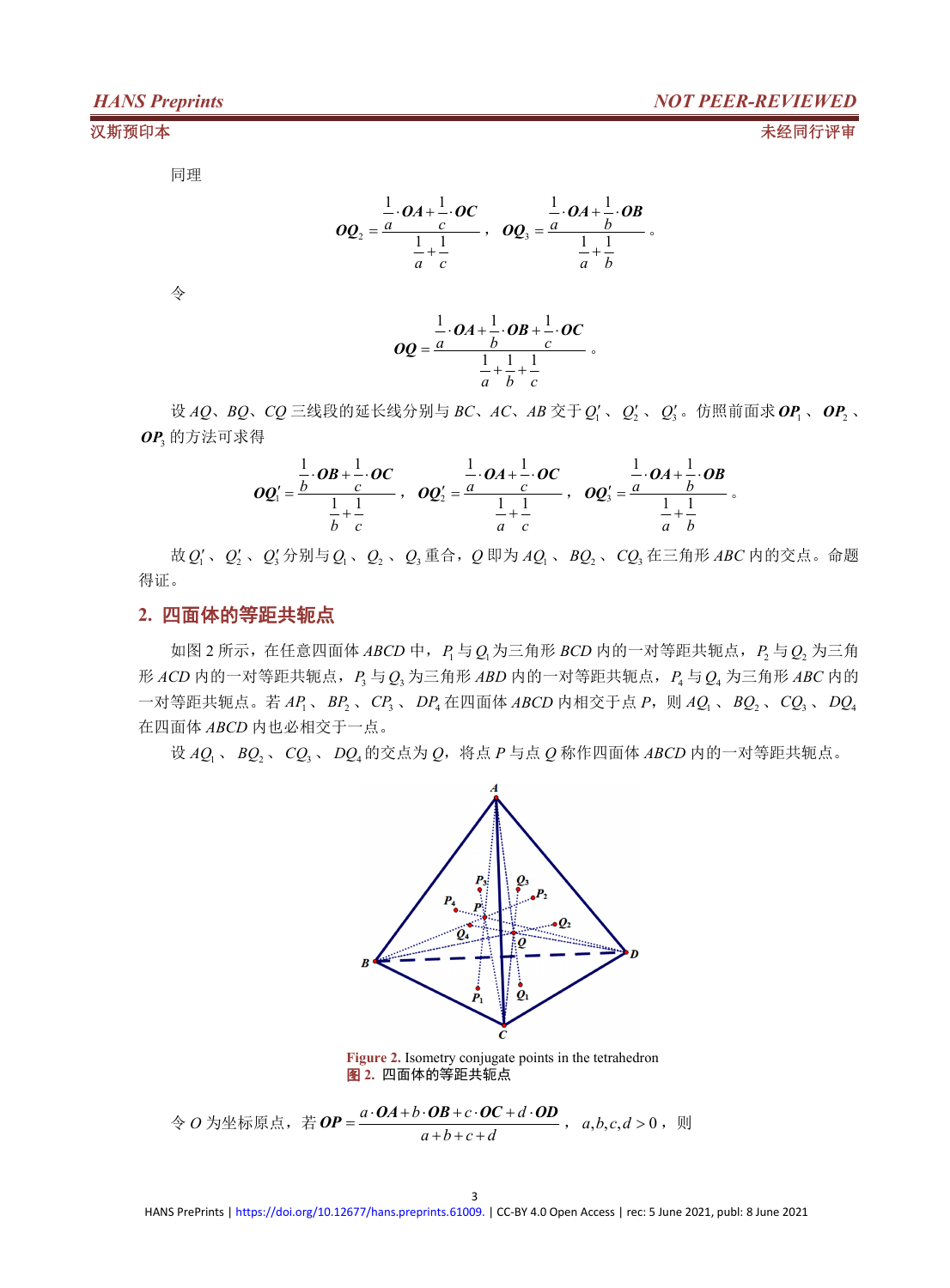$$
OQ = \frac{\frac{1}{a} \cdot OA + \frac{1}{b} \cdot OB + \frac{1}{c} \cdot OC + \frac{1}{d} \cdot OD}{\frac{1}{a} + \frac{1}{b} + \frac{1}{c} + \frac{1}{d}}.
$$

证明: 因为  $P_1$  在三角形  $BCD$  内, 设

$$
\boldsymbol{OP}_1 = x \cdot \boldsymbol{OB} + y \cdot \boldsymbol{OC} + (1-x-y) \cdot \boldsymbol{OD} \ , \quad 0 < x < 1 \ , \quad 0 < y < 1 \ , \quad 0 < x + y < 1 \ ,
$$

则

### $PP_1 = OP_1 - OP$

$$
PP_{1} = OP_{1} - OP
$$
  
= 
$$
\frac{-a \cdot OA + [(a+b+c+d)x-b] \cdot OB + [(a+b+c+d)y-c] \cdot OC + [(a+b+c+d)(1-x-y) - d] \cdot OD}{a+b+c+d}
$$

由于  $A$ 、  $P$ 、  $P_1$ 三点共线, 且

$$
AP = OP - OA = \frac{-(b+c+d) \cdot OA + b \cdot OB + c \cdot OC + d \cdot OD}{a+b+c+d},
$$

比较 *PP*<sup>1</sup> 与*OP* 关于 *OA* 、*OB* 、*OC* 、 *OD* 的系数可得

$$
\frac{a}{b+c+d} = \frac{(a+b+c+d)x-b}{b} = \frac{(a+b+c+d)y-c}{c} = \frac{(a+b+c+d)(1-x-y)-d}{d},
$$

即 医阿尔伯氏试验检尿道 医心脏性 医心脏性 医心脏性 医心脏性 医心脏性 医心脏性

$$
x = \frac{b}{b+c+d}, \quad y = \frac{c}{b+c+d}, \quad \boldsymbol{OP}_1 = \frac{b \cdot \boldsymbol{OB} + c \cdot \boldsymbol{OC} + d \cdot \boldsymbol{OD}}{b+c+d}.
$$

同理 しょうしょう しゅうしょう しんしゅう しんしゅう

$$
OP_2 = \frac{a \cdot OA + c \cdot OC + d \cdot OD}{a + c + d},
$$
  
\n
$$
OP_3 = \frac{a \cdot OA + b \cdot OB + d \cdot OD}{a + b + d},
$$
  
\n
$$
OP_4 = \frac{a \cdot OA + b \cdot OB + c \cdot OC}{a + b + c}.
$$

 $\Delta B_1 = Q_1$ 为三角形 *BCD* 内的一对等距共轭点, 由引言可得

$$
OQ_1=\frac{\frac{1}{b}\cdot OB+\frac{1}{c}\cdot OC+\frac{1}{d}\cdot OD}{\frac{1}{b}+\frac{1}{c}+\frac{1}{d}};
$$

同理 しょうしょう しゅうしょう しんしゅう しんしゅう

$$
OQ_2 = \frac{\frac{1}{a} \cdot OA + \frac{1}{c} \cdot OC + \frac{1}{d} \cdot OD}{\frac{1}{a} + \frac{1}{c} + \frac{1}{d}}},
$$
  

$$
OQ_3 = \frac{\frac{1}{a} \cdot OA + \frac{1}{b} \cdot OB + \frac{1}{d} \cdot OD}{\frac{1}{a} + \frac{1}{b} + \frac{1}{d}},
$$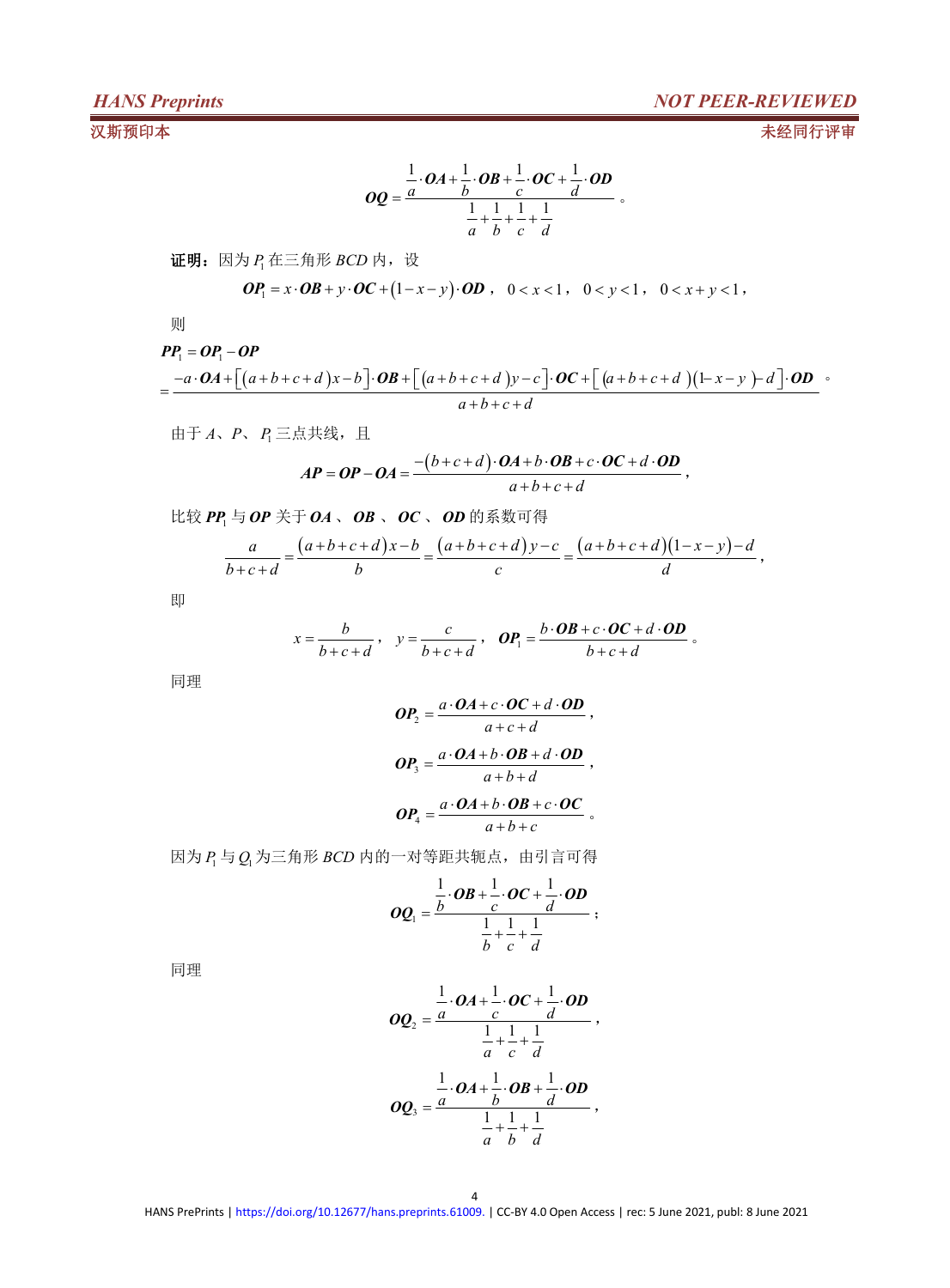$$
OQ_4 = \frac{\frac{1}{a} \cdot OA + \frac{1}{b} \cdot OB + \frac{1}{c} \cdot OC}{\frac{1}{a} + \frac{1}{b} + \frac{1}{c}}.
$$

タイム しょうしょう かんしょう しんしょう かいしん かいしん かいしょう

$$
OQ = \frac{\frac{1}{a} \cdot OA + \frac{1}{b} \cdot OB + \frac{1}{c} \cdot OC + \frac{1}{d} \cdot OD}{\frac{1}{a} + \frac{1}{b} + \frac{1}{c} + \frac{1}{d}}.
$$

设 *AQ*、*BQ*、*CQ*、*DQ* 各线段的延长线分别与三角形 *BCD*、*ACD*、*ABD*、*ABC* 交于 *Q*<sup>1</sup> 、*Q*<sup>2</sup> 、 *Q*<sup>3</sup>  $\frac{1}{3}$  $Q'_4$  。仿照前面求  $\bm{OP}_1$  、  $\bm{OP}_2$  、  $\bm{OP}_3$  、  $\bm{OP}_4$  的方法可求得

$$
OQ_1' = \frac{\frac{1}{b} \cdot OB + \frac{1}{c} \cdot OC + \frac{1}{d} \cdot OD}{\frac{1}{b} + \frac{1}{c} + \frac{1}{d}} , OQ_2' = \frac{\frac{1}{a} \cdot OA + \frac{1}{c} \cdot OC + \frac{1}{d} \cdot OD}{\frac{1}{a} + \frac{1}{c} + \frac{1}{d}} ,
$$
  

$$
OQ_3' = \frac{\frac{1}{a} \cdot OA + \frac{1}{b} \cdot OB + \frac{1}{d} \cdot OD}{\frac{1}{a} + \frac{1}{b} + \frac{1}{d}} , OQ_4' = \frac{\frac{1}{a} \cdot OA + \frac{1}{b} \cdot OB + \frac{1}{c} \cdot OC}{\frac{1}{a} + \frac{1}{b} + \frac{1}{c}}.
$$

故 *Q*<sup>1</sup> 、*Q*<sup>2</sup> 、*Q*<sup>3</sup> 、*Q*<sup>4</sup> 分别与*Q*1、*Q*<sup>2</sup> 、*Q*<sup>3</sup> 、*Q*<sup>4</sup> 重合,*Q* 即为 *AQ*<sup>1</sup> 、*BQ*<sup>2</sup> 、*CQ*<sup>3</sup> 、*DQ*<sup>4</sup> 在四面体 *ABCD* 内的交点。命题得证。

## **3. N** 维单形的等距共轭点

 $n$  维单形  $A_0 A_1 A_2 \cdots A_n$  各顶点  $A_i$  所对的  $n-1$  维单形为  $S_i$ ,  $P_i$  与  $Q_i$  为  $S_i$  内的一对等距共轭点,0≤  $i$  ≤  $n$ ,  $n \geq 3$ .  $\ddot{\mathcal{A}}$   $A_0 P_0$ ,  $A_1 P_1$ ,  $A_2 P_2$ ,  $\cdots$ ,  $A_n P_n \ddot{\mathcal{A}}$   $n \notin \mathbb{R}$   $\ddot{\mathcal{A}}_0 A_1 A_2 \cdots A_n$   $n \notin \mathbb{R}$   $\ddot{\mathcal{A}}$   $\ddot{\mathcal{A}}$   $n \notin \mathbb{R}$   $P$ ,  $n \in \mathbb{N}$   $A_0 Q_0$ ,  $A_1 Q_1$ ,  $A_2 Q_2$ , 、 *AnQ<sup>n</sup>* 在 *n* 维单形 *A*<sup>0</sup> *A*1*A*2 *A<sup>n</sup>* 内也必相交于一点。

设 *A*0*Q*<sup>0</sup> 、 *A*1*Q*<sup>1</sup> 、 *A*2*Q*<sup>2</sup> 、、 *AnQ<sup>n</sup>* 的交点为 *Q*,将点 *P* 与点 *Q* 称作 *n* 维单形 *A*<sup>0</sup> *A*1*A*2 *A<sup>n</sup>* 内的一对 等距共轭点。

$$
\begin{aligned}\n&\Leftrightarrow O \text{ } \frac{\sum_{i=0}^{n} a_i \cdot \mathbf{OA}_i}{\sum_{i=0}^{n} a_i}, \quad a_i > 0 \text{ , } \quad 0 \leq i \leq n \text{ , } \quad \text{[1]} \\
&\sum_{i=0}^{n} a_i \\
&\sum_{i=0}^{n} \frac{1}{a_i} \cdot \mathbf{OA}_i \\
&\sum_{i=0}^{n} \frac{1}{a_i} \cdot \mathbf{OA}_i\n\end{aligned}
$$

 $E$  证明: 前面已经证明了当  $n = 3$  时命题成立。假设当  $n = k$  时命题同样成立( $k ≥ 3, k ∈ Z$ ), 现使用数学 归纳法证明当  $n = k + 1$ 时命题依然成立。

因为  $P_0$  在  $A_0$  所对的  $k$  维单形  $S_0$  内, 设

$$
\boldsymbol{OP}_0 = \sum_{i=1}^k x_i \cdot \boldsymbol{OA}_i + \left(1 - \sum_{i=1}^k x_i\right) \cdot \boldsymbol{OA}_{k+1}, \quad 0 < x_i < 1 \,, \quad 0 < \sum_{i=1}^k x_i < 1 \,, \quad 0 \leq i \leq k \,,
$$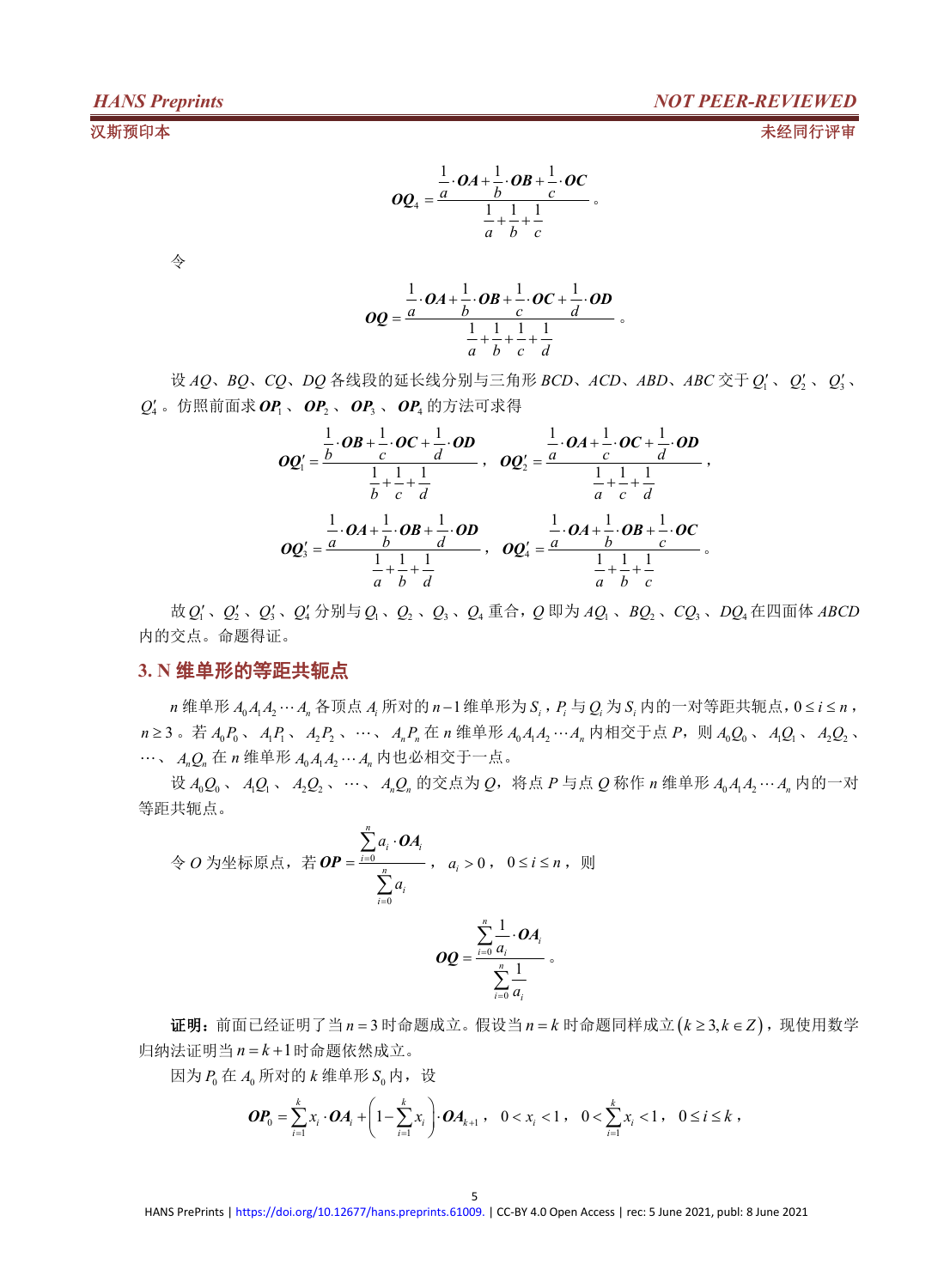$\bullet$ 

则

$$
PP_{0} = OP_{0} - OP
$$
\n
$$
= \sum_{i=1}^{k} x_{i} \cdot OA_{i} + \left(1 - \sum_{i=1}^{k} x_{i}\right) \cdot OA_{k+1} - \frac{a_{0} \cdot OA_{0} + \sum_{i=1}^{k} a_{i} \cdot OA_{i} + a_{k+1} \cdot OA_{k+1}}{\sum_{i=0}^{k+1} a_{i}}
$$
\n
$$
= \frac{-a_{0} \cdot OA_{0} + \sum_{i=1}^{k} \left[x_{i}\left(\sum_{j=0}^{k+1} a_{j}\right) - a_{i}\right] \cdot OA_{i} + \left[\left(\sum_{j=0}^{k+1} a_{j}\right) \cdot \left(1 - \sum_{i=1}^{k} x_{i}\right) - a_{k+1}\right] \cdot OA_{k+1}}{\sum_{j=0}^{k+1} a_{j}}
$$

由于  $A_0$ 、  $P$ 、  $P_0$  三点共线, 且

$$
A_0P=OP-OA_0=\frac{-\sum\limits_{i=1}^{k+1}a_i\cdot OA_0+\sum\limits_{i=1}^{k+1}a_i\cdot OA_i}{\sum\limits_{i=0}^{k+1}a_i},
$$

比较  $PP_0$  与  $A_0$  $P$  关于  $OA_i$  的系数,  $0 \le i \le k+1$ , 可得

$$
\frac{a_0}{\sum_{j=1}^{k+1} a_j} = \frac{x_i \left(\sum_{j=0}^{k+1} a_j\right) - a_i}{a_i} = \frac{\left(\sum_{j=0}^{k+1} a_j\right) \cdot \left(1 - \sum_{i=1}^k x_i\right) - a_{k+1}}{a_{k+1}}, \quad 0 \le i \le k
$$

即 医阿尔伯氏试验检尿道 医心脏性 医心脏性 医心脏性 医心脏性 医心脏性 医心脏性

$$
x_i = \frac{a_i}{\sum_{j=1}^{k+1} a_j}, \quad \mathbf{OP}_0 = \frac{\sum_{j=1}^{k+1} a_j \cdot \mathbf{OA}_j}{\sum_{j=1}^{k+1} a_j}, \quad 0 \le i \le k \quad \text{and} \quad
$$

同理 しょうしょう しゅうしょう しんしゅう しんしゅう

$$
\boldsymbol{OP}_{i} = \frac{\sum_{j=0}^{k+1} a_{j} \cdot \boldsymbol{OA}_{j} - a_{i} \cdot \boldsymbol{OA}_{i}}{\sum_{j=0}^{k+1} a_{j} - a_{i}}, \quad 0 \leq i \leq k+1.
$$

 $\mathbb{E}$ 为  $P_i$  与  $Q_i$  为  $S_i$  内的一对等距共轭点, 由归纳假设可得

$$
\boldsymbol{OQ}_{i} = \frac{\sum_{j=0}^{k+1} \frac{1}{a_{j}} \cdot \boldsymbol{OA}_{j} - \frac{1}{a_{i}} \cdot \boldsymbol{OA}_{i}}{\sum_{j=0}^{k+1} \frac{1}{a_{j}} - \frac{1}{a_{i}}}, \quad 0 \leq i \leq k+1.
$$

タイム しょうしょう かんしょう しんしょう かいしん かいしん かいしょう

$$
OQ = \frac{\sum_{i=0}^{k+1} \frac{1}{a_i} \cdot OA_i}{\sum_{i=0}^{k+1} \frac{1}{a_i}} \cdot
$$